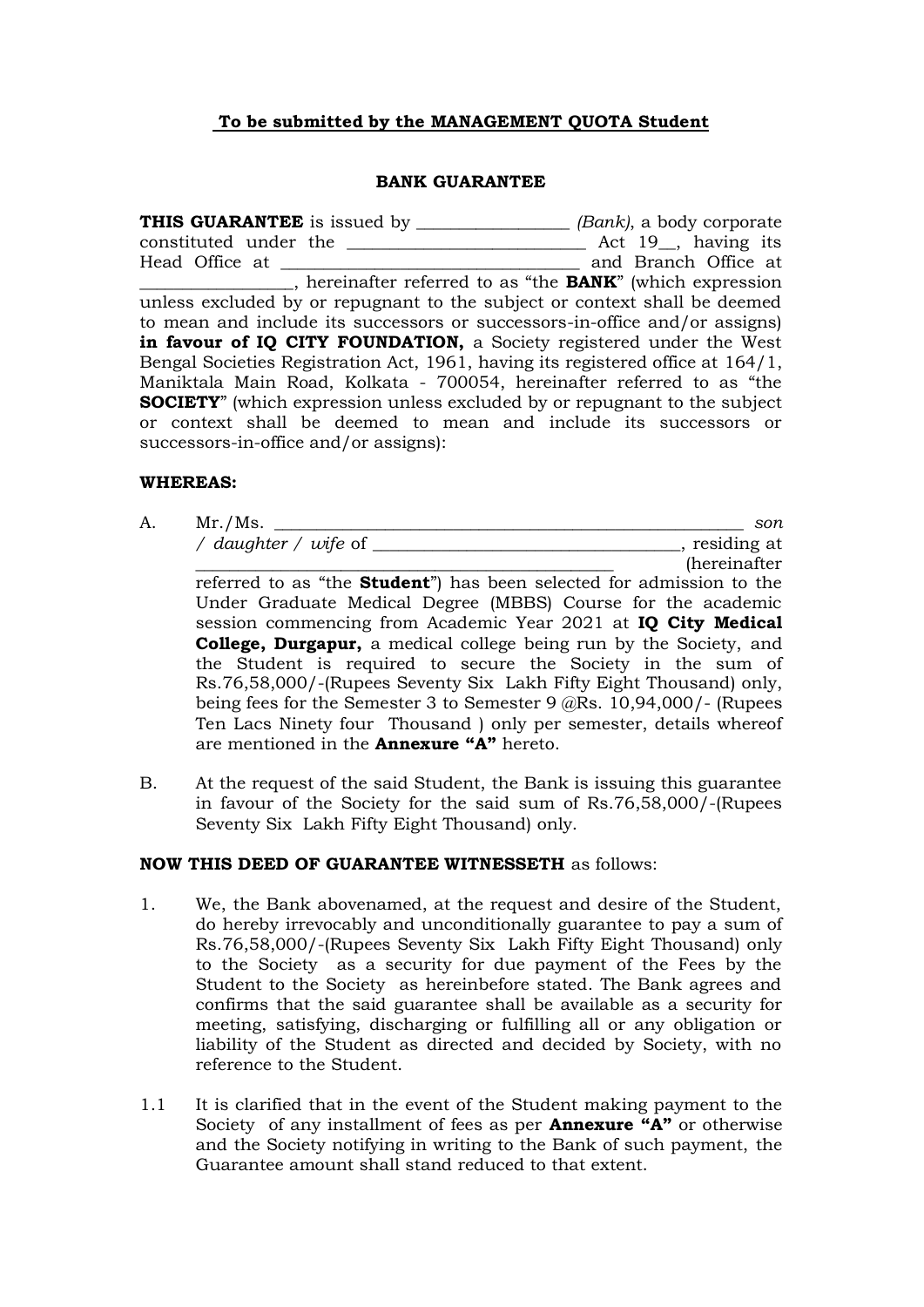- 2. The Bank hereby agrees that if in the opinion of the Society, the Student has failed to make payment of any installment of fees, or has been or may become unable to meet, satisfy, discharge or fulfill any obligation liability or commitment or any part thereof to the Society, then without prejudice to the rights of the Society under its rules, bye-laws or regulations or otherwise, the Society may at any time thereafter and without giving any notice to the Student invoke this guarantee to meet the aforesaid obligations, liabilities or commitments of the Student.
- 2.1 It is clarified that in case the Obligor / Student quits or does not or is unable to pursue or complete the said Course for any reason whatsoever, then the Society may at any time thereafter and without giving any notice to the Student invoke this guarantee and the Bank shall make payment of the entire guarantee amount (or the residue thereof as may remain) to the Society without any demur, protest or contestation.
- 3. The Bank undertakes that it shall, on first demand of the Society, without any demur, protest or contestation and without any reference to the Student and notwithstanding any contestation by the Student, pay to the Society the entire guarantee amount (or the residue thereof as may remain) as may be demanded by the Society from time to time. The decision of the Society as to the obligations or liabilities or commitments of the Student and the amount claimed shall be final and binding on the Bank, and any demand made on the Bank shall be conclusive as regards the amount due and payable by the Bank under this guarantee.
- 4. The guarantee shall be a continuing guarantee and remain operative in respect of each of the obligations, liabilities or commitments of the Student severally and may be enforced as such in the discretion of the Society, as if each of the obligations, liabilities or commitments had been separately guaranteed by the Bank. The guarantee shall not be considered as cancelled or in any way be affected on any demand being raised by Society but shall continue and remain in operation in respect of all subsequent obligations, liabilities or commitments of the Student. However the maximum aggregate liability of the Bank during the validity of the guarantee shall be restricted to an aggregate sum of Rs.76,58,000/-(Rupees Seventy Six Lakh Fifty Eight Thousand) only.
- 5. Society shall be at liberty to vary, amend, change or alter any terms or conditions or its rules or bye laws or regulations from time to time, without thereby affecting its rights against the Student or the Bank or any other security belonging to Student now or hereafter held or taken by Society at any time. The discretion to make demands under this guarantee shall exclusively be that of Society and Society is entitled to demand hereunder notwithstanding being in possession of any deposits or other securities of the Student.
- 6. The validity of this guarantee shall not be affected in any manner whatsoever if Society takes any action against the Student including declaration of a defaulter, suspension or expulsion of the Student.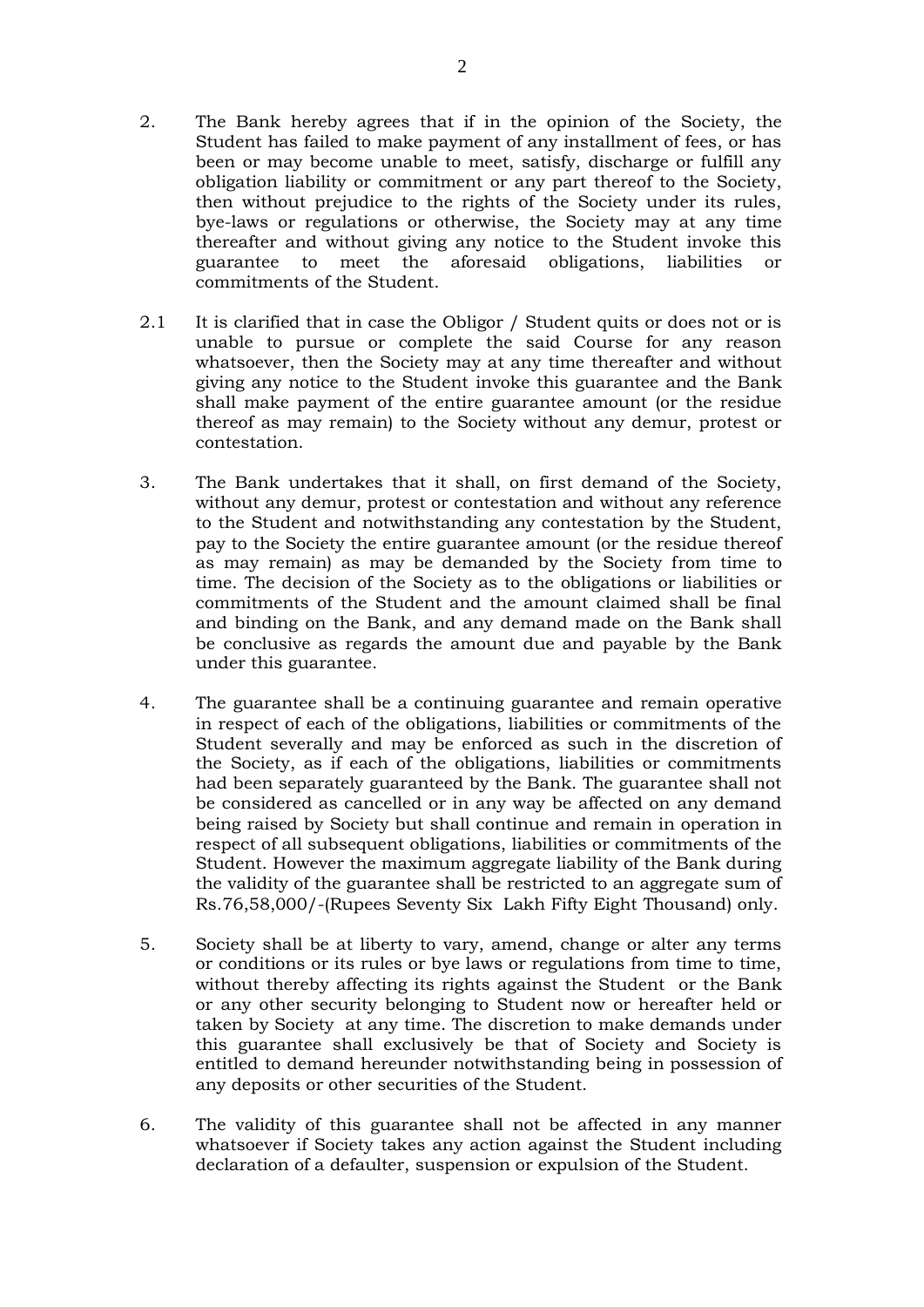- 7. This guarantee shall not be affected by any change to the constitution of Society or the Bank and it shall remain in force notwithstanding any forbearance or indulgence that may be shown by the Society to the Student.
- 8. The Bank undertakes to pay to the Society on simple demand, the amount(s) hereby guaranteed immediately after being served with a written notice(s) requiring the payment of the amount or any part thereof either by hand delivery or by Registered Post or by Speed Post or email without demur and without requiring the Society to invoke any legal remedy that may be available to them to compel the Bank to pay the same even if the Bank or the Student consider such demand of the Society as unjustified.
- 9. This guarantee may be invoked by Society in part(s) or in full without affecting its rights to invoke this guarantee for any liabilities that may devolve later.
- 10. The Bank undertakes not to amend or revoke this guarantee or reduce the amount during its currency except with the previous consent of the Society in writing and this guarantee shall be a continuous and irrevocable guarantee upto a sum of Rs.76,58,000/- (Rupees Seventy Six Lakh Fifty Eight Thousand) only.
- 11. Notwithstanding anything mentioned herein above:
	- a) The liability of the Bank under this guarantee shall not exceed Rs.76,58,000/-(Rupees Seventy Six Lakh Fifty Eight Thousand) only.
	- b) This guarantee is valid upto 16<sup>th</sup> August, 2025.
	- c) The Bank is liable to pay the guaranteed amount or any part thereof under this Bank Guarantee only if the Society serves upon the Bank written claim(s) or demand(s) from time to time either by hand delivery or by Registered Post or by Speed Post or email, the last of such claims and demands to be made on or before 16th August, 2025.
- 12. This Bank Guarantee is subject to jurisdiction of Kolkata or any other Court of competence in West Bengal.

**IN WITNESS WHEREOF** the Bank has executed this Guarantee on the \_\_\_\_\_\_\_\_ day of \_\_\_\_\_\_\_\_\_\_\_\_ Two Thousand \_\_\_\_\_\_\_\_\_\_\_\_ at \_\_\_\_\_\_\_\_\_\_\_\_\_\_\_ through the duly authorised representative of the Bank.

**SIGNED SEALED AND DELIVERED** on behalf of the **BANK** by signature of authorised representative of the Bank namely \_\_\_\_\_\_\_\_\_\_\_\_\_\_\_ *(designation address of the branch)* at \_\_\_\_\_\_\_\_\_\_ in the presence of: